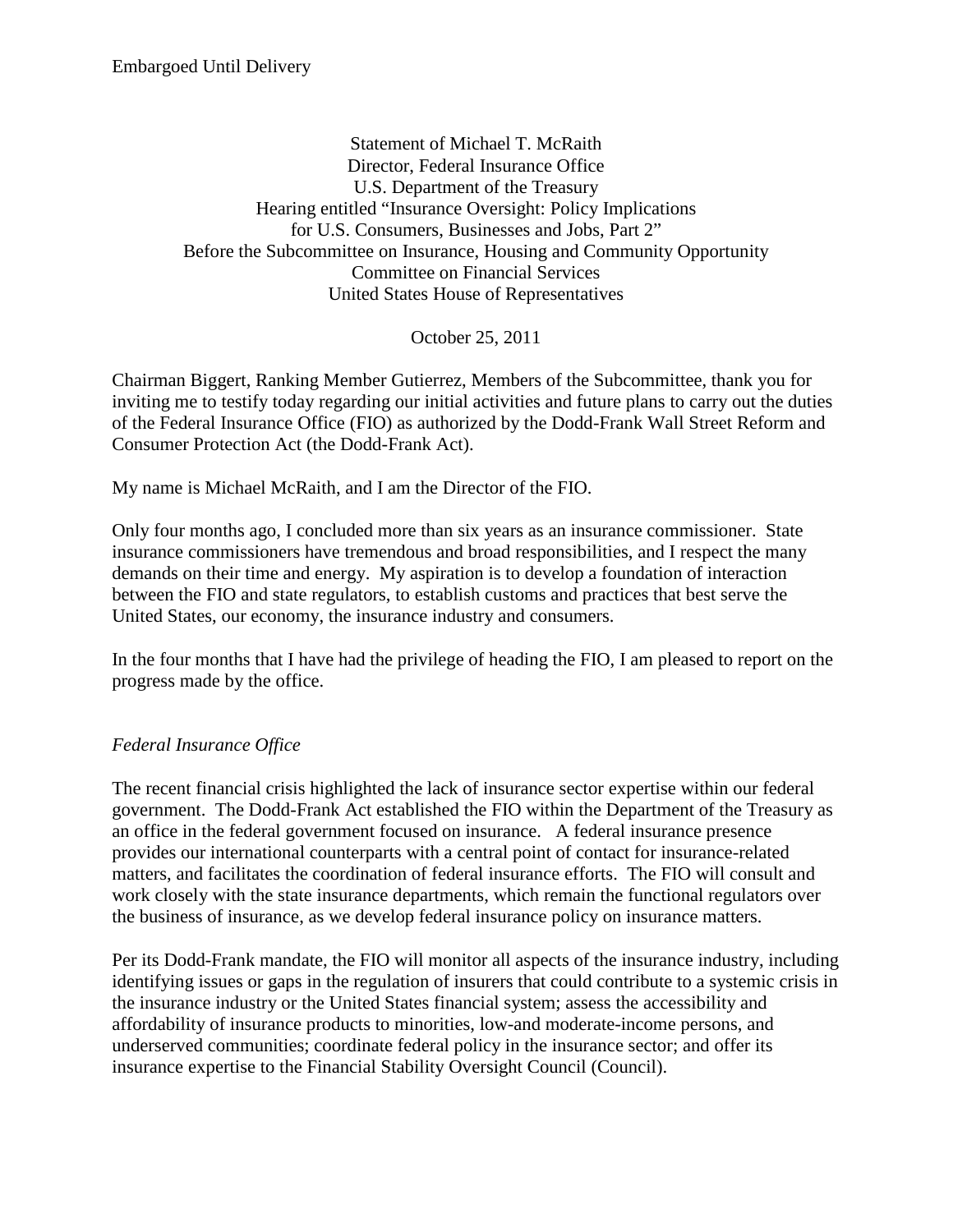The Dodd-Frank Act authorizes the FIO to gather information to carry out its functions. Information about insurers and the insurance industry will enable the FIO to analyze data, assess threats to the financial system, and deepen the federal government's understanding of the insurance industry. As required by the statute, we will request information only if that information is not already available from public sources, a federal agency, or a state regulator. We will also coordinate with the Office of Financial Research to reduce reporting burdens by avoiding unnecessary or redundant data requests.

We have already made progress. In May, Treasury announced that we would establish a Federal Advisory Committee on Insurance (the FACI) to provide the FIO with advice on issues related to the responsibilities of the office. The FACI will be comprised of 15 members, approximately half of whom will be state insurance regulators. We received interest from over a hundred talented and qualified insurance experts, and hope to announce members in the near future.

The Dodd-Frank Act requires the FIO to issue a report for modernizing and improving the system of insurance regulation in the United States. On October 17, the FIO released a notice requesting public comment for this report. Interested parties should submit comments informing the topics identified in the notice, as well as on other areas that may be germane to the report. In addition, FIO has been and will continue consulting with a wide range of interested parties as we study this area.

Over the course of the next few months, we will continue to focus on building a strong and talented FIO team. Descriptions of open positions and application instructions are available at usajobs.gov, and we encourage all interested parties to apply.

## *International Insurance Regulatory Matters*

An important priority for the FIO is to bring clarity in international fora about U.S. positions on international insurance regulatory matters. This includes articulating U.S. positions and participating in a number of ongoing international regulatory dialogues. In 2009, the European Union adopted Solvency II, its framework for regulating its insurance industry. Over the past two years, European regulators have been hard at work developing approaches for implementing this framework by their current deadline of 2014. European adoption of Solvency II may have important implications for U.S.-based insurers and our system of insurance regulation. The FIO has already begun engaging with state insurance regulators, U.S. companies, and our European counterparts.

The leading international insurance coordinating body, representing insurance regulators and supervisors from about 140 countries, is the International Association of Insurance Supervisors (IAIS). Until now, the United States engaged with the IAIS through the state insurance regulators. On October 1, 2011, the U.S. government, through the FIO, became a full voting member of the IAIS, providing a federal voice on international insurance regulatory matters for the first time. The FIO is already working with state insurance regulators so that the United States can continue acting as a global leader in the development of international insurance regulatory matters. The FIO appreciates the important work done by the IAIS, and looks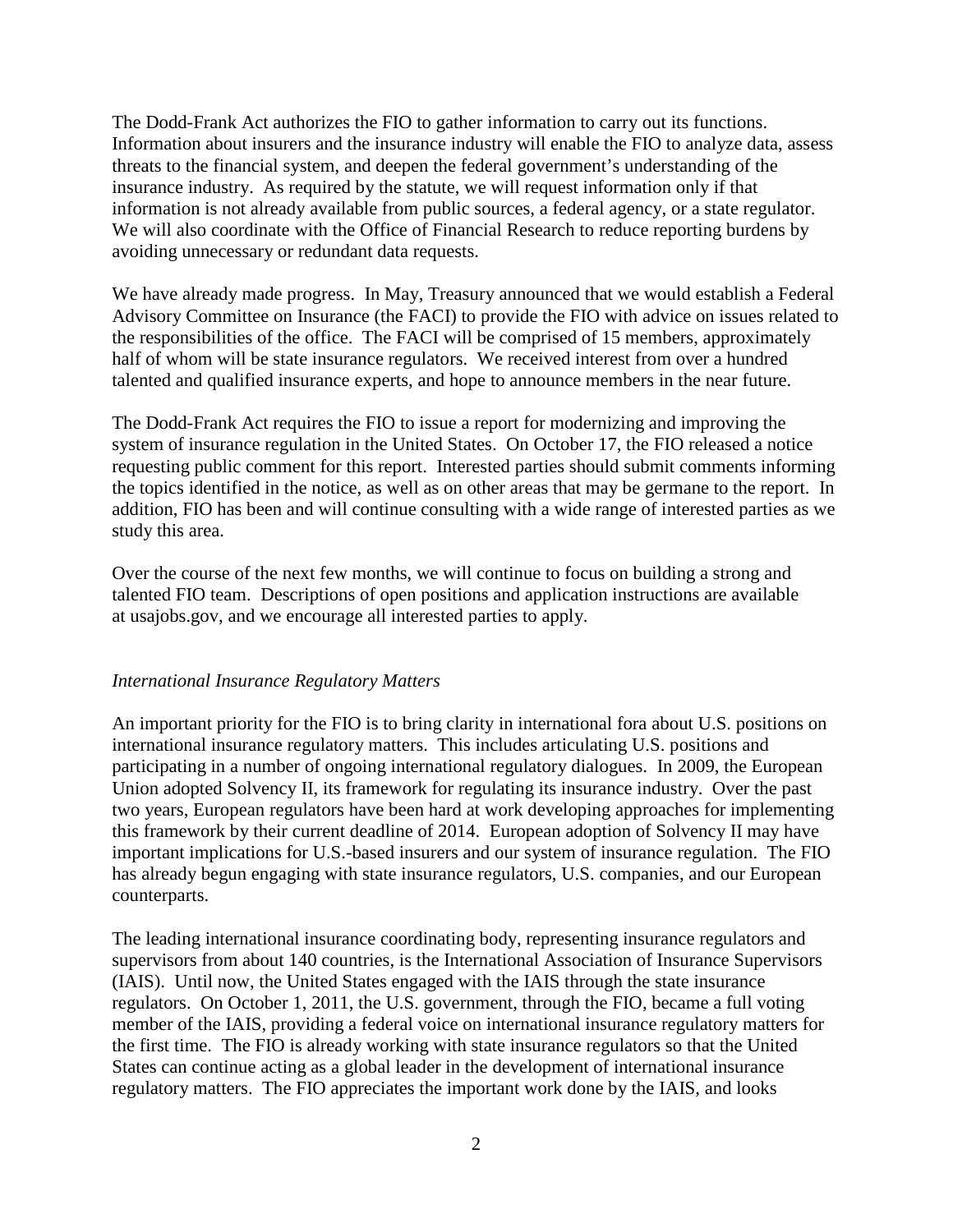forward to working with our international counterparts as the IAIS develops international supervisory standards.

The IAIS has been developing a process for the designation of globally significant insurance institutions. Its effort is part of a wider initiative led by the Financial Stability Board (FSB) to designate global systemically important financial institutions. The FSB recognizes that the IAIS has the insurance expertise essential for developing methodology and criteria that recognize the important differences between insurance companies and other financial services companies. The IAIS has indicated that its process may involve requests for non-public information from large, internationally active insurers. State regulators have worked diligently to provide data from U.S.-based insurers to the IAIS as part of this endeavor. Going forward, the FIO will work with the state regulators and the IAIS to develop a process that guards against undue reporting burdens, builds in proper data confidentiality mechanisms, and preserves the competitiveness of the U.S.-based insurers.

In July 2011, the IAIS requested public comments on its proposal for a common framework, or ComFrame, for overseeing large, multinational insurers. The recent financial crisis made clear the gaps that exist in the supervision of internationally active insurance groups (IAIGs). Although a number of individual jurisdictions and regions have developed methodologies for supervising insurance companies, many of which are part of larger corporate groups that engage in other non-insurance businesses, there is no common framework for supervising IAIGs globally. The ComFrame initiative intends to fill this void and promote the global convergence of regulatory and supervisory measures and approaches. The FIO will coordinate with the state insurance regulators to develop and represent U.S. views on the different elements ComFrame proposes, including whether supervision should be based on a rules-based or principles-based approach and when to evaluate the financial burden on supervisors, industry, and consumers.

## *Insurance and Financial Stability*

The Dodd-Frank Act created the Financial Stability Oversight Council to, among other things, coordinate across agencies, foster joint accountability for the stability of the financial system, identify and monitor risks to U.S. financial stability, and respond to emerging threats in the system and promote market discipline. The FIO, as a member of the Council, informs the Council's work in these areas by providing it with advice and insurance expertise. The FIO is working closely with the two other Council members who provide insurance expertise and viewpoints: Roy Woodall, former Kentucky insurance commissioner, who serves as the Council's independent insurance expert, and Missouri Insurance Director John Huff who was selected by state insurance regulators.

Already, the FIO has served an important consultative role in advising on several Dodd-Frank Act studies, rule writing processes and ongoing responsibilities. In early October, the Council released for public comment a revised notice of proposed rulemaking regarding the designation of nonbank financial companies, for Federal Reserve supervision, which included proposed interpretative guidance. We encourage all interested parties to submit comments regarding the published guidance.